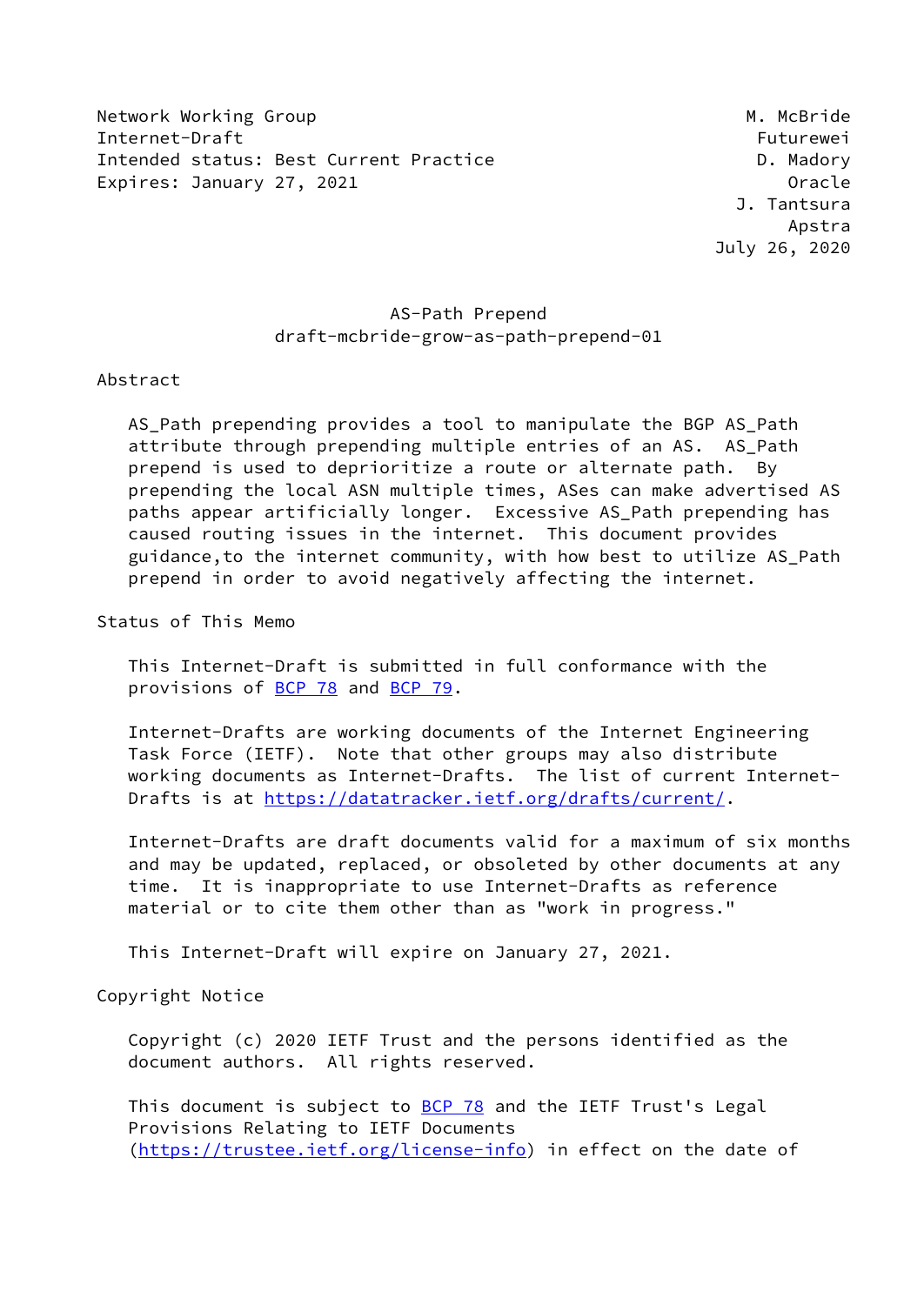<span id="page-1-1"></span>Internet-Draft AS-Path Prepend July 2020

 publication of this document. Please review these documents carefully, as they describe your rights and restrictions with respect to this document. Code Components extracted from this document must include Simplified BSD License text as described in Section 4.e of the Trust Legal Provisions and are provided without warranty as described in the Simplified BSD License.

Table of Contents

|      |                                                                                                |  |  |  |  |  |  |  |  |  |  | $\overline{2}$ |
|------|------------------------------------------------------------------------------------------------|--|--|--|--|--|--|--|--|--|--|----------------|
| 1.1. | Requirements Language                                                                          |  |  |  |  |  |  |  |  |  |  | $\overline{3}$ |
| 2.   |                                                                                                |  |  |  |  |  |  |  |  |  |  | $\overline{3}$ |
| 2.1. | Excessive Prepending                                                                           |  |  |  |  |  |  |  |  |  |  | $\overline{3}$ |
| 2.2. | Prepending during a routing leak $\cdot \cdot \cdot \cdot \cdot \cdot \cdot \cdot \cdot \cdot$ |  |  |  |  |  |  |  |  |  |  | $\overline{3}$ |
|      |                                                                                                |  |  |  |  |  |  |  |  |  |  | $\overline{4}$ |
| 2.4. |                                                                                                |  |  |  |  |  |  |  |  |  |  | $\overline{5}$ |
| 2.5. |                                                                                                |  |  |  |  |  |  |  |  |  |  | 6              |
|      |                                                                                                |  |  |  |  |  |  |  |  |  |  | 6              |
| 3.   |                                                                                                |  |  |  |  |  |  |  |  |  |  | 6              |
| 4.   |                                                                                                |  |  |  |  |  |  |  |  |  |  | 6              |
| 5.   |                                                                                                |  |  |  |  |  |  |  |  |  |  | 6              |
| 6.   |                                                                                                |  |  |  |  |  |  |  |  |  |  | $\mathbf I$    |
|      |                                                                                                |  |  |  |  |  |  |  |  |  |  | $\mathbf{Z}$   |
|      | Authors' Addresses                                                                             |  |  |  |  |  |  |  |  |  |  | $\overline{1}$ |
|      |                                                                                                |  |  |  |  |  |  |  |  |  |  |                |

#### <span id="page-1-0"></span>[1](#page-1-0). Introduction

The Border Gateway Protocol (BGP) [[RFC4271](https://datatracker.ietf.org/doc/pdf/rfc4271)] specifies the AS\_Path attribute which enumerates the ASs that must be traversed to reach the networks listed in the BGP UPDATE message. If the UPDATE message is propagated over an external link, then the local AS number is prepended to the AS\_PATH attribute, and the NEXT\_HOP attribute is updated with an IP address of the router that should be used as a next hop to the network. If the UPDATE message is propagated over an internal link, then the AS\_PATH attribute and the NEXT\_HOP attribute are passed unmodified.

 A common practice among operators is to prepend multiple entries of an AS (known as AS\_Path prepend) in order to deprioritize a route or a path. This has worked well in practice but the practice is increasing, with both IPv4 and IPv6, and there are inherit risks to the global internet especially with excessive AS\_Path prepending. Prepending is frequently employed in an excessive manner such that it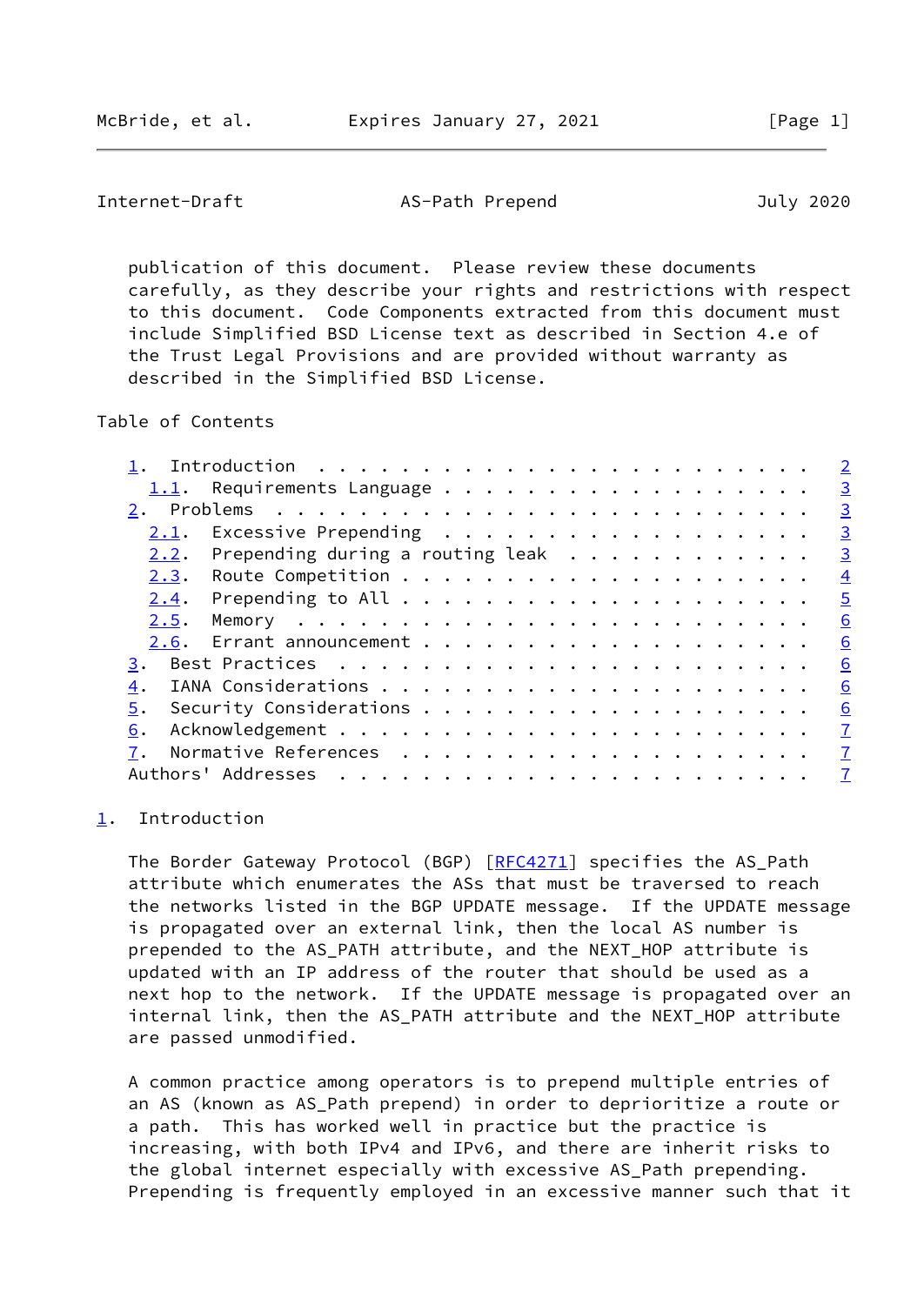renders routes vulnerable to disruption or misdirection. AS\_Path prepending is discussed in Use of BGP Large Communities [\[RFC8195](https://datatracker.ietf.org/doc/pdf/rfc8195)] and this document provides additional, and specific, guidance to operators on how to be a good internet citizen with the proper use of AS\_Path prepend.

| McBride, et al. | Expires January 27, 2021 | [Page 2] |
|-----------------|--------------------------|----------|
|                 |                          |          |

<span id="page-2-1"></span>Internet-Draft AS-Path Prepend July 2020

### <span id="page-2-0"></span>[1.1](#page-2-0). Requirements Language

 The key words "MUST", "MUST NOT", "REQUIRED", "SHALL", "SHALL NOT", "SHOULD", "SHOULD NOT", "RECOMMENDED", "MAY", and "OPTIONAL" in this document are to be interpreted as described in [RFC 2119 \[RFC2119](https://datatracker.ietf.org/doc/pdf/rfc2119)].

### <span id="page-2-2"></span>[2](#page-2-2). Problems

 Since it it so commonly used, what is the problem with the excessive use of AS\_Path prepend? Here are a few examples:

## <span id="page-2-3"></span>[2.1](#page-2-3). Excessive Prepending

 The risk of excessive use of AS\_Path prepend can be illustrated with real-world examples. Consider the Ukranian prefix (95.47.142.0/23) which is normally announced with an inordinate amount of prepending. A recent analysis revealed that 95.47.142.0/23 is announced to the world along the following AS path:

 3255 197158 197158 197158 197158 197158 197158 197158 197158 197158 197158 197158 197158 197158 197158 197158 197158 197158 197158 197158 197158 197158 197158 197158

 In this example, the origin AS197158 appears 23 consecutive times before being passed on to a single upstream (AS3255), which passes it on to the global internet, prepended-to-all. An attacker, wanting to intercept or manipulate traffic to this prefix, could enlist a datacenter to allow announcements of the same prefix with a fabricated AS path such as 999999 3255 197158. Here the fictional AS999999 represents the shady datacenter. This malicious route would be pretty popular due to the shortened AS path length and might go unnoticed by the true origin, even if route-monitoring had been implemented. Standard BGP route monitoring checks a route's origin and upstream and both would be intact in this scenario. The length of the prepending gives the attacker room to craft an AS path that would appear plausible to the casual observer, comply with origin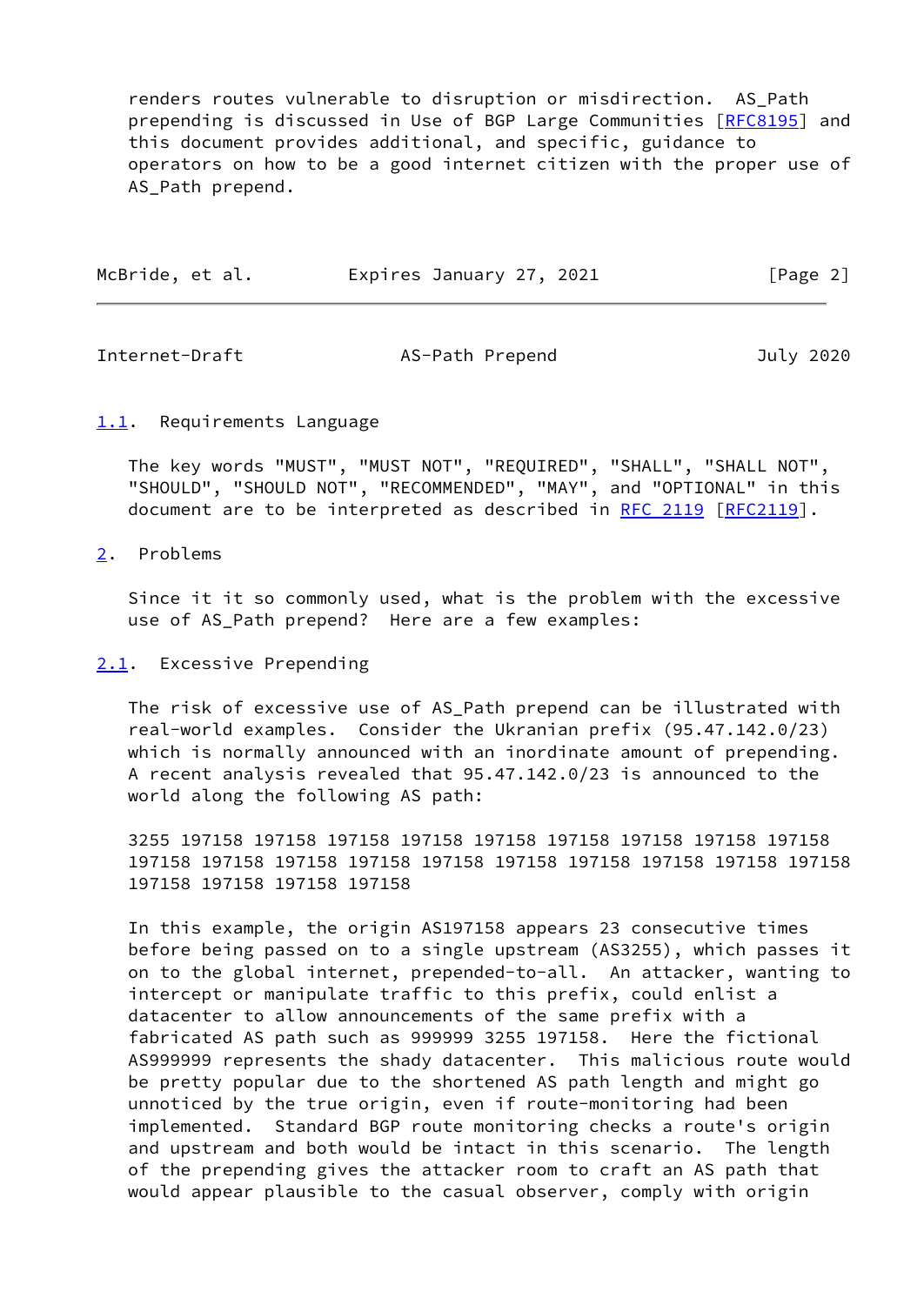validation mechanisms, and not be detected by off-the-shelf route monitoring.

<span id="page-3-0"></span>[2.2](#page-3-0). Prepending during a routing leak

 In April 2010, China Telecom experienced a routing leak. While analyzing the leak something peculiar was noticed. When we ranked the approximately 50,000 prefixes involved in the leak based on how many ASes accepted the leaked routes, most of the impact was constrained to China routes. However, two of the top five most propagated leaked routes (listed in the table below) were US routes.

| McBride, et al. | Expires January 27, 2021 | [Page 3] |
|-----------------|--------------------------|----------|
|-----------------|--------------------------|----------|

<span id="page-3-2"></span>Internet-Draft AS-Path Prepend July 2020

 During the routing leak, nearly all of the ASes of the internet preferred the China leaked routes for 12.5.48.0/21 and 12.4.196.0/22 because, at the time, these two US prefixes were being announced to the entire internet along the following excessively prepended AS path: 3257 7795 12163 12163 12163 12163 12163 12163. Virtually any illegitimate route would be preferred over the legitimate route. In this case, the victim is all but ensuring their victimhood.

 There was only a single upstream seen in the prepending example from above, so the prepending was achieving nothing except incurring risk. You would think such mistakes would be relatively rare, especially now, 10 years later. As it turns out, there is quite a lot of prepending-to-all going on right now and during leaks, it doesn't go well for those who make this mistake. While one can debate the merits of prepending to a subset of multiple transit providers, it is difficult to see the utility in prepending to every provider. In this configuration, the prepending is no longer shaping route propagation. It is simply incentivizing ASes to choose another origin if one were to suddenly appear whether by mistake or otherwise.

## <span id="page-3-1"></span>[2.3](#page-3-1). Route Competition

 So what happens when a non-prepended route competes against an excessively prepended route? Let's consider a real-world example. The Polish route 91.149.240.0/22 is normally announced with the origin prepended three times (41952 41952 41952) to three providers and prepended twice to a fourth. Beginning at 15:28:14 UTC on June 6, a new origin that was not prepended appeared in the routing table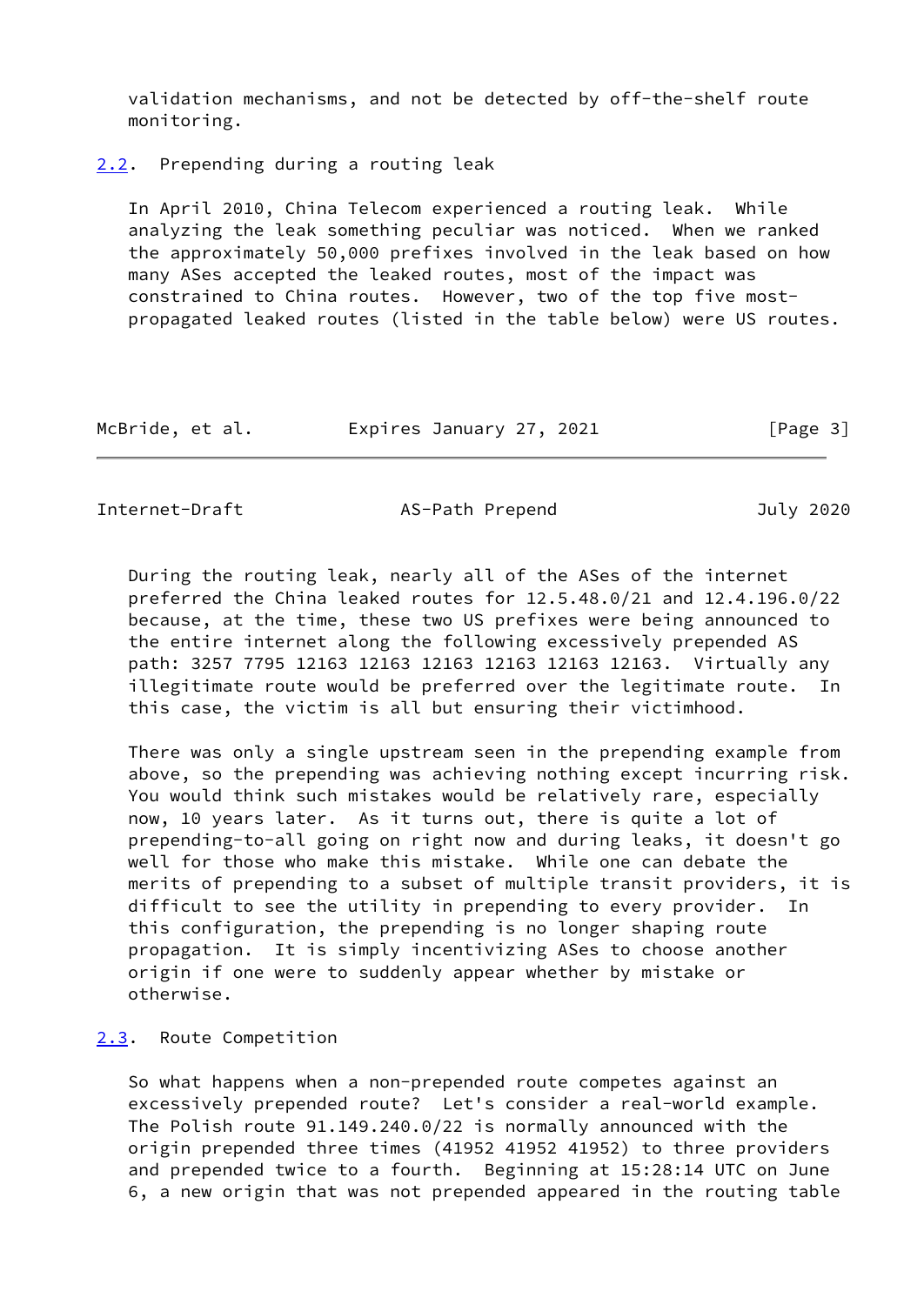for this route. As is illustrated in the graphic below, AS60781 quickly became the most popular version of this route for the next week until it disappeared.

 When both AS41952 and AS60781 were in contention for being considered the origin of this prefix, the non-prepended route was dominating as we would expect. In some cases, the impact of prepending isn't as straightforward. Let's take 66.220.224.0/19 as an example. This prefix is prepended but isn't one of the 60,000 prepended-to-all routes mentioned earlier because its prepending is only visible to a little more than half of our BGP sources. In any event, this prefix is announced to the internet in two ways: it's prepended to AS6939 and not prepended to AS174:

 ...6939 17356 17356 17356 17356 17356 17356 17356 17356 17356 17356 17356

...174 17356

| McBride, et al. |                          |          |
|-----------------|--------------------------|----------|
|                 | Expires January 27, 2021 | [Page 4] |

<span id="page-4-1"></span>Internet-Draft AS-Path Prepend July 2020

 From these two route options, one might reasonably infer that it is 17356's intention to deprioritize routes to AS6939 by prepending itself 10 times on routes to that upstream. It may seem to follow that the non-prepended path to AS174 would be the most popular. However, the opposite is true. Despite extensive prepending, AS6939 is the more popular choice. In this case, prepending is going up against the local preferences of a legion of ASes: AS6939 has an extensive peering base of thousands of ASes. These ASes opt to send traffic for free through their AS6939 peering links instead of having to pay to send traffic through a transit provider (and via AS174) regardless of the AS path length. AS17356 could prepend their routes to AS6939 100 times (please don't!) and AS6939 would still be the more popular provider. Keep in mind that the average AS diameter of the internet is only around 4 hops, so prepending more than a couple of times buys you nothing.

<span id="page-4-0"></span>[2.4](#page-4-0). Prepending to All

 Out of approximately 750,000 routes in the IPv4 global routing table, nearly 60,000 BGP routes are prepended to 95% or more of hundreds of BGP sources. About 8% of the global routing table, or 1 out of every 12 BGP routes, is configured with prepends to virtually the entire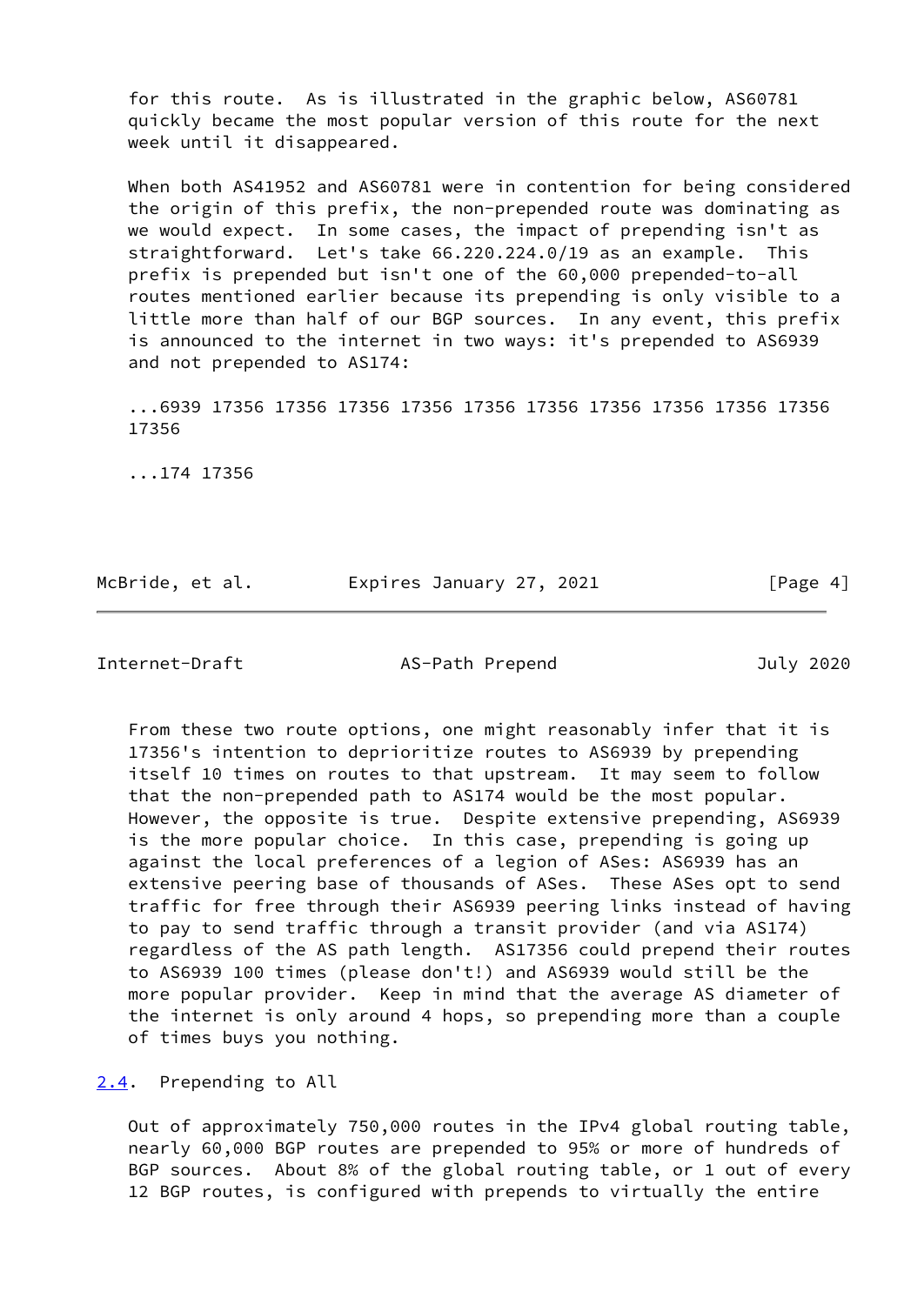internet. The 60,000 routes include entities of every stripe: governments, financial institutions, even important parts of internet infrastructure.

 Much of the worst propagation of leaked routes during big leak events have been due to routes being prepended-to-all. AS4671 leak of April 2014 (>320,000 prefixes) was prepended-to-all. And the AS4788 leak of June 2015 (>260,000 prefixes) was also prepended-to-all. Prepended-to-all prefixes are those seen as prepended by all (or nearly all) of the ASes of the internet. In this configuration, prepending is no longer shaping route propagation but is simply incentivizing ASes to choose another origin if one were to suddenly appear whether by mistake or otherwise. The percentage of the IPv4 table that is prepended-to-all is growing at 0.5% per year. The IPv6 table is growing slower at 0.2% per year. The reasons for using prepend-to-all appears to be due to 1) the AS forgetting to remove the prepending for one of its transit providers when it is no longer needed and 2) the AS attempting to de-prioritize traffic from transit providers over settlement-free peers and 3) there are simply a lot of errors in BGP routing. Consider the prepended AS path of 181.191.170.0/24 below:

 52981 267429 267429 267492 267492 267429 267429 267492 267492 267429 267429 267492 267492 267429

| McBride, et al. | Expires January 27, 2021 | [Page 5] |
|-----------------|--------------------------|----------|
|                 |                          |          |

<span id="page-5-1"></span>

| AS-Path Prepend | July 2020 |
|-----------------|-----------|
|                 |           |

 The prepending here involves a mix of two distinct ASNs (267429 and 267492) with the last two digits transposed.

<span id="page-5-0"></span>[2.5](#page-5-0). Memory

 Some BGP implementations have had memory corruption/fragmentation problems with long AS\_PATHS.

#### <span id="page-5-2"></span>[2.6](#page-5-2). Errant announcement

 There was an Internet-wide outage caused by a single errant routing announcement. In this incident, AS47868 announced its one prefix with an extremely long AS path. Someone entered their ASN instead of the prepend count 47868 modulo 256 = 252 prepends and when a path lengths exceeded 255, routers crashed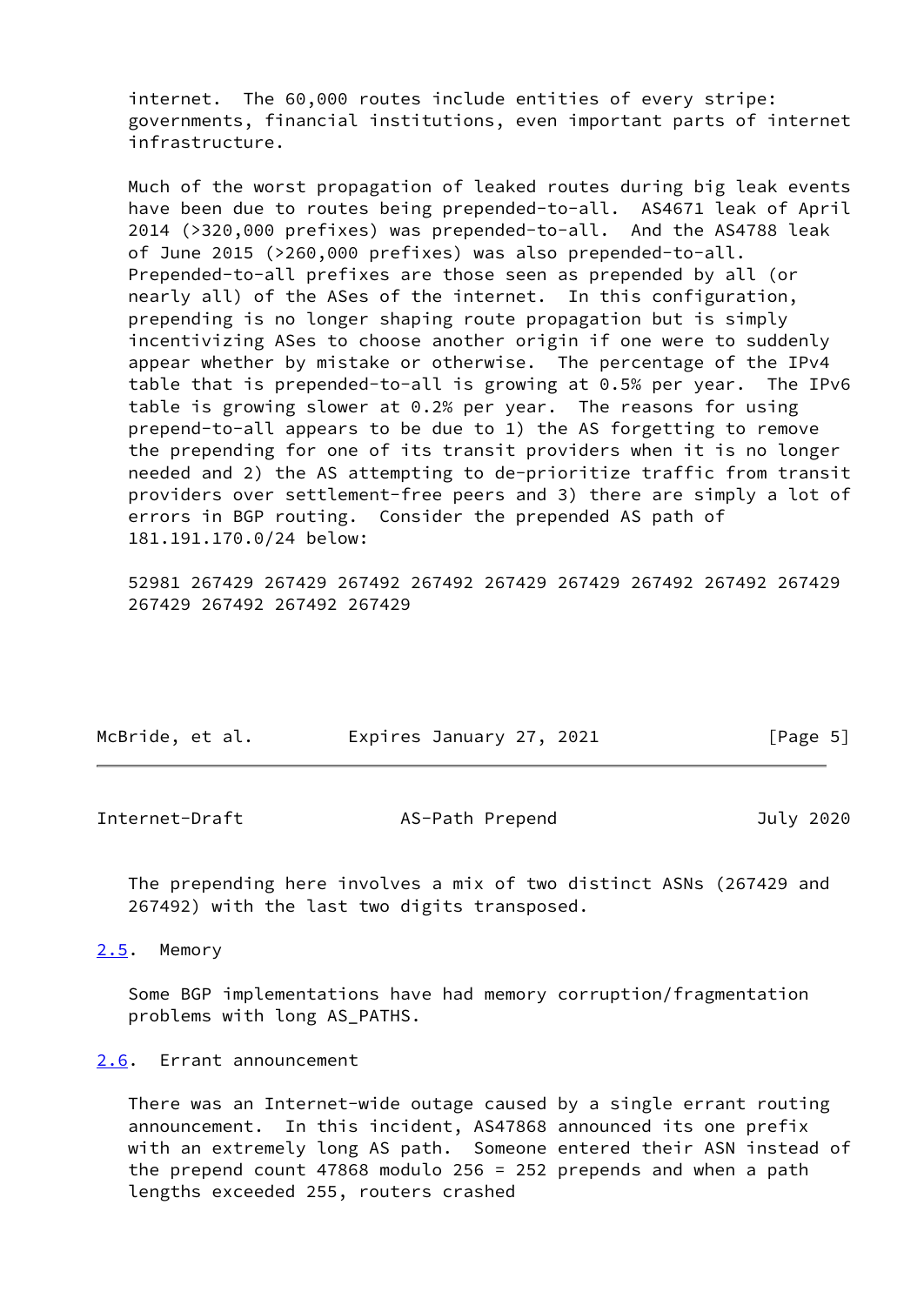### <span id="page-6-0"></span>[3](#page-6-0). Best Practices

 Many of the best practices, or lack thereof, can be illustrated from the preceeding examples. Here's a summary of the best current practices of using AS-Path prepend:

- o Network operators should ensure prepending is absolutely necessary. Many of your networks have excessive prepending
- o Prepending more than a couple of times buys you nothing. So don't do it.
- o Prepending-to-all is a self-inflicted and needless risk that serves little purpose. Those excessively prepending their routes should consider this risk and adjust their routing configuration.
- o It is not typical to see more than 20 ASes in a AS\_PATH in the Internet today even with the use of AS\_Path prepend. The Internet is typically around 5 ASes deep with the largest AS\_PATH being 16-20 ASNs. Some have added 100 or more AS\_Path prepends and operators should therefore consider limiting the maximum AS-path length being accepted
- <span id="page-6-1"></span>[4](#page-6-1). IANA Considerations
- <span id="page-6-2"></span>[5](#page-6-2). Security Considerations

There are no security issues introduced by this draft.

<span id="page-6-4"></span>

| McBride, et al. | Expires January 27, 2021 | [Page 6]  |
|-----------------|--------------------------|-----------|
|                 |                          |           |
| Internet-Draft  | AS-Path Prepend          | July 2020 |

- <span id="page-6-3"></span>[6](#page-6-3). Acknowledgement
- <span id="page-6-5"></span>[7](#page-6-5). Normative References

 [RFC2119] Bradner, S., "Key words for use in RFCs to Indicate Requirement Levels", [BCP 14](https://datatracker.ietf.org/doc/pdf/bcp14), [RFC 2119](https://datatracker.ietf.org/doc/pdf/rfc2119), DOI 10.17487/RFC2119, March 1997, <[https://www.rfc-editor.org/info/rfc2119>](https://www.rfc-editor.org/info/rfc2119).